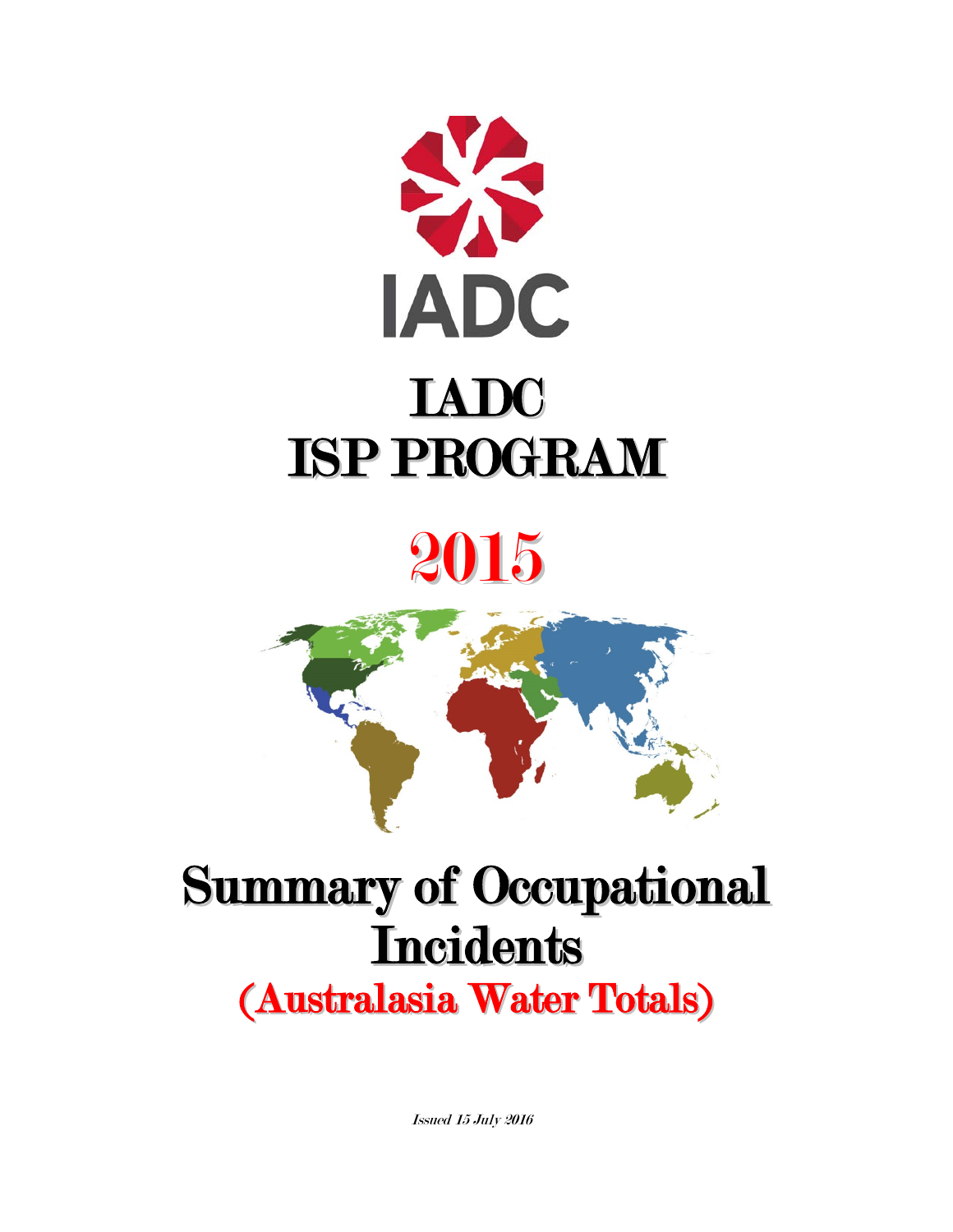

## Table of Contents

**(Table of Contents is Hyperlinked, Just click on Topic & go)**

| AustralasiaWater Total Recordable Incidents by Time of Day (Chart 18) 10 |  |
|--------------------------------------------------------------------------|--|
|                                                                          |  |
|                                                                          |  |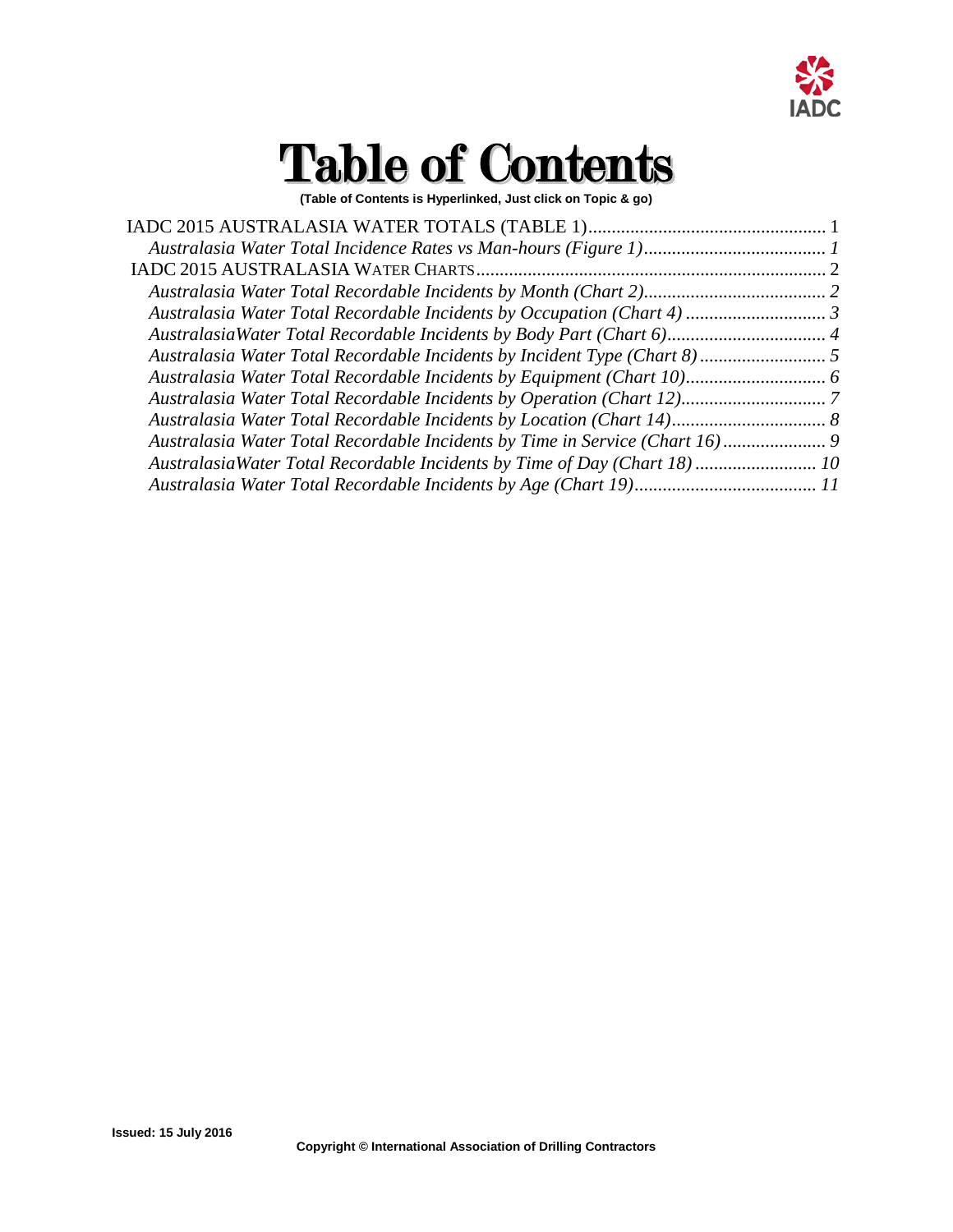

### **IADC 2015 Australasia Water Totals (Table 1)**

<span id="page-2-0"></span>

|                                          | Totals    |
|------------------------------------------|-----------|
| <b>Total Manhours</b>                    | 3,995,411 |
| <b>Total Medical Treatment Incidents</b> |           |
| <b>Total Restricted Work Incidents</b>   |           |
| <b>Total Lost Time Incidents</b>         | 2         |
| <b>Total Fatalities</b>                  | 0         |
| <b>Total Recordables</b>                 | 11        |
| <b>MTO Incidence Rate</b>                | 0.10      |
| <b>RWC Incidence Rate</b>                | 0.35      |
| <b>LTI Incidence Rate</b>                | 0.10      |
| <b>LTI Frequency Rate</b>                | 0.50      |
| <b>DART Incidence Rate</b>               | 0.45      |
| <b>DART Frequency Rate</b>               | 2.25      |
| Recordable Incidence Rate                | 0.55      |
| <b>Recordable Frequency Rate</b>         | 2.75      |

MEDICAL TREATMENT INCIDENCE RATE = MTOs X 200,000 / MANHOURS (LTIs NOT INCLUDED) RESTRICTED WORK INCIDENCE RATE = RWCs X 200,000 / MANHOURS (LTIs NOT INCLUDED) LOST TIME INCIDENCE RATE -( LTIs+FTLs) X 200,000 / MANHOURS LOST TIME FREQUENCY RATE = (LTIs+FTLS) X 1,000,000 / MANHOURS DART INCIDENCE RATE - (LTIs+FTLs+RWCs) X 200,000 / MANHOURS DART INCIDENCE RATE - (LTIs+FTLs+RWCs) X 1,000,000 / MANHOURS RECORDABLE INCIDENCE RATE = RECORDABLES X 200,000 / MANHOURS RECORDABLE FREQUENCY RATE = RECORDABLES X 1,000,000 / MANHOURS **Companies Reporting: Water – 10**

<span id="page-2-1"></span>

**Australasia Water Total Incidence Rates vs Man-hours (Figure 1)**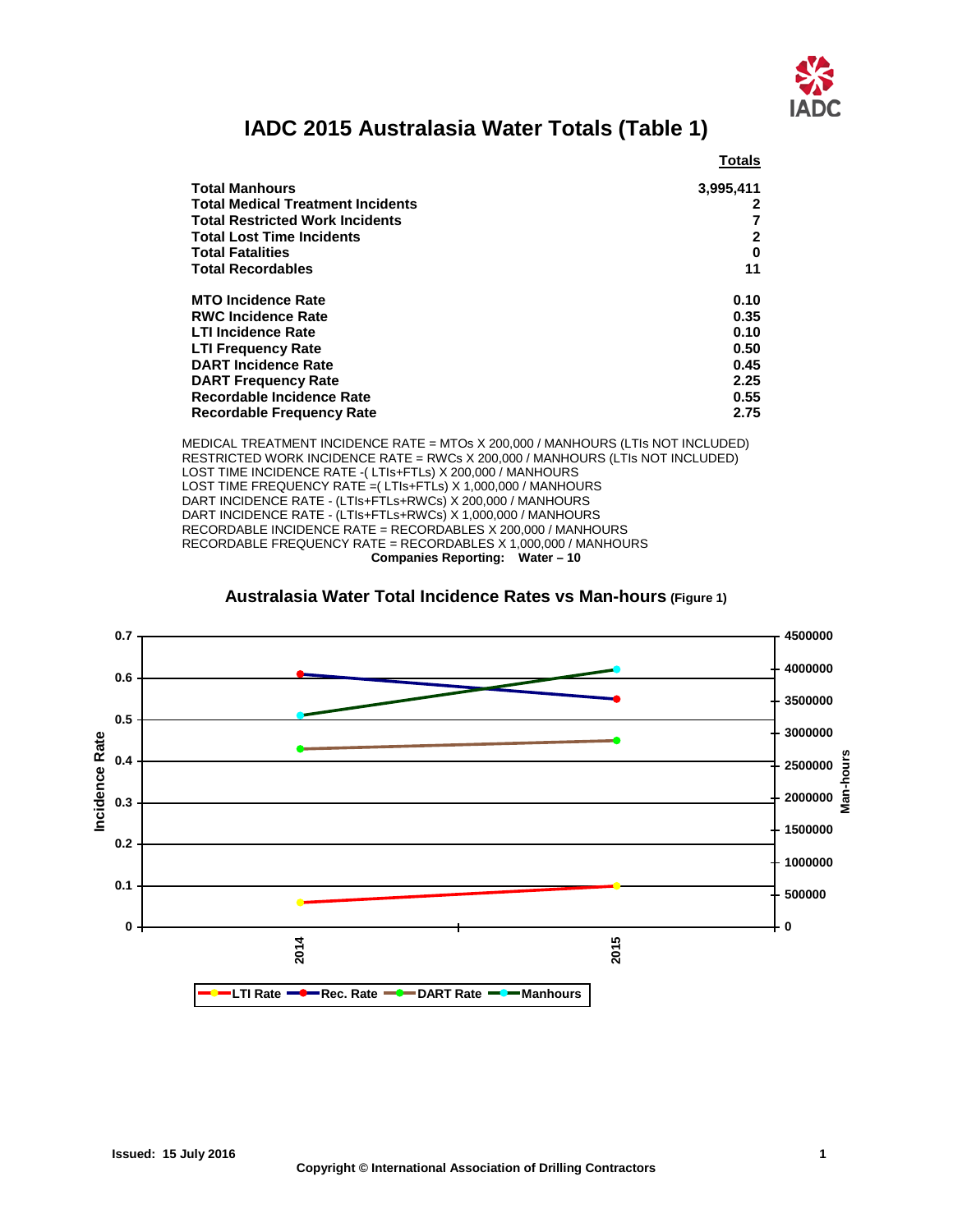

#### **IADC 2015 Australasia Water Charts Note: There were only two Lost Time Incident recorded for 2015, therefore there will not be any charts. Australasia Water Total Recordable Incidents by Month (Chart 2) Based on 11 Incidents**

<span id="page-3-1"></span><span id="page-3-0"></span>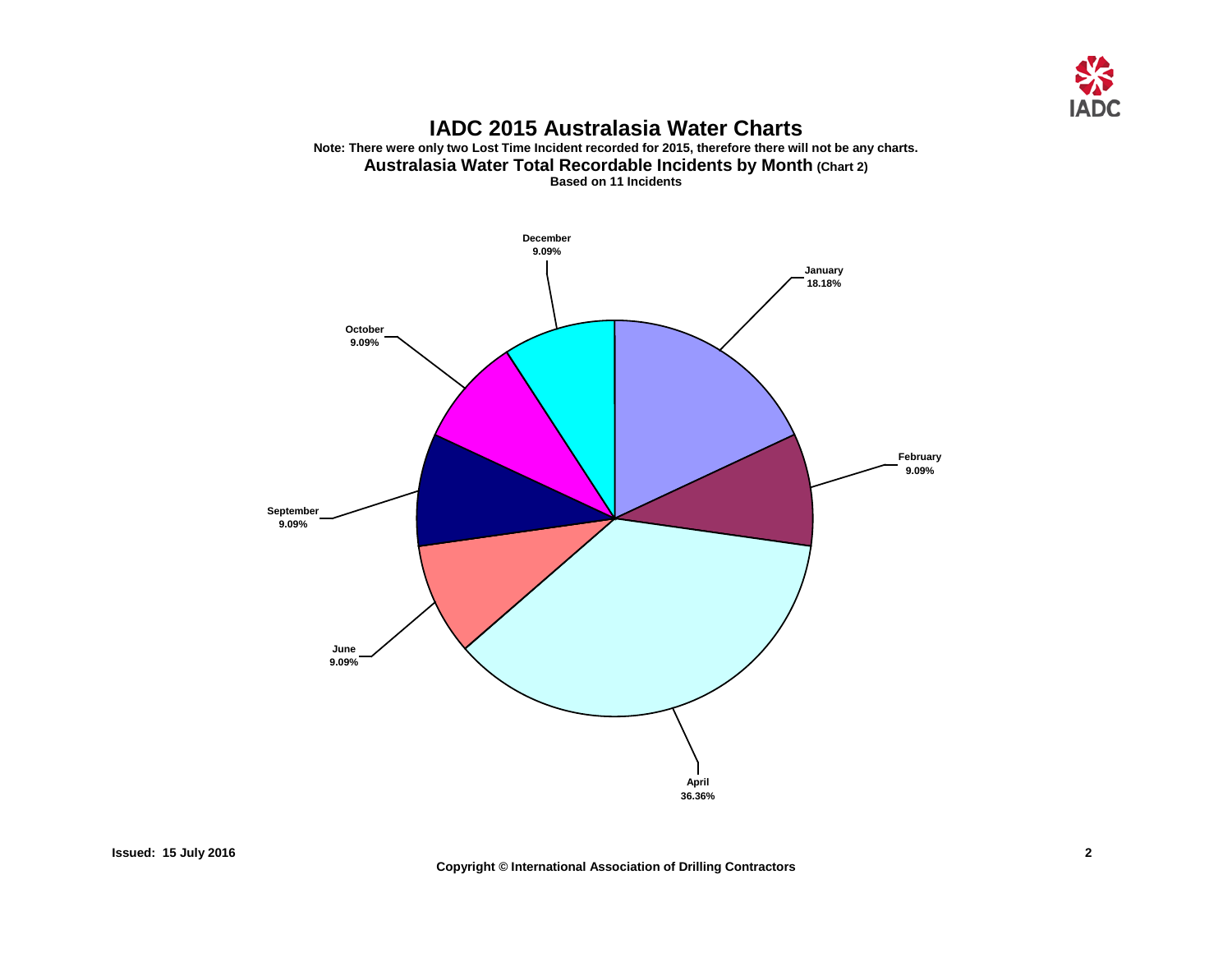

#### **Australasia Water Total Recordable Incidents by Occupation (Chart 4) Based on 11 Incidents**

<span id="page-4-0"></span>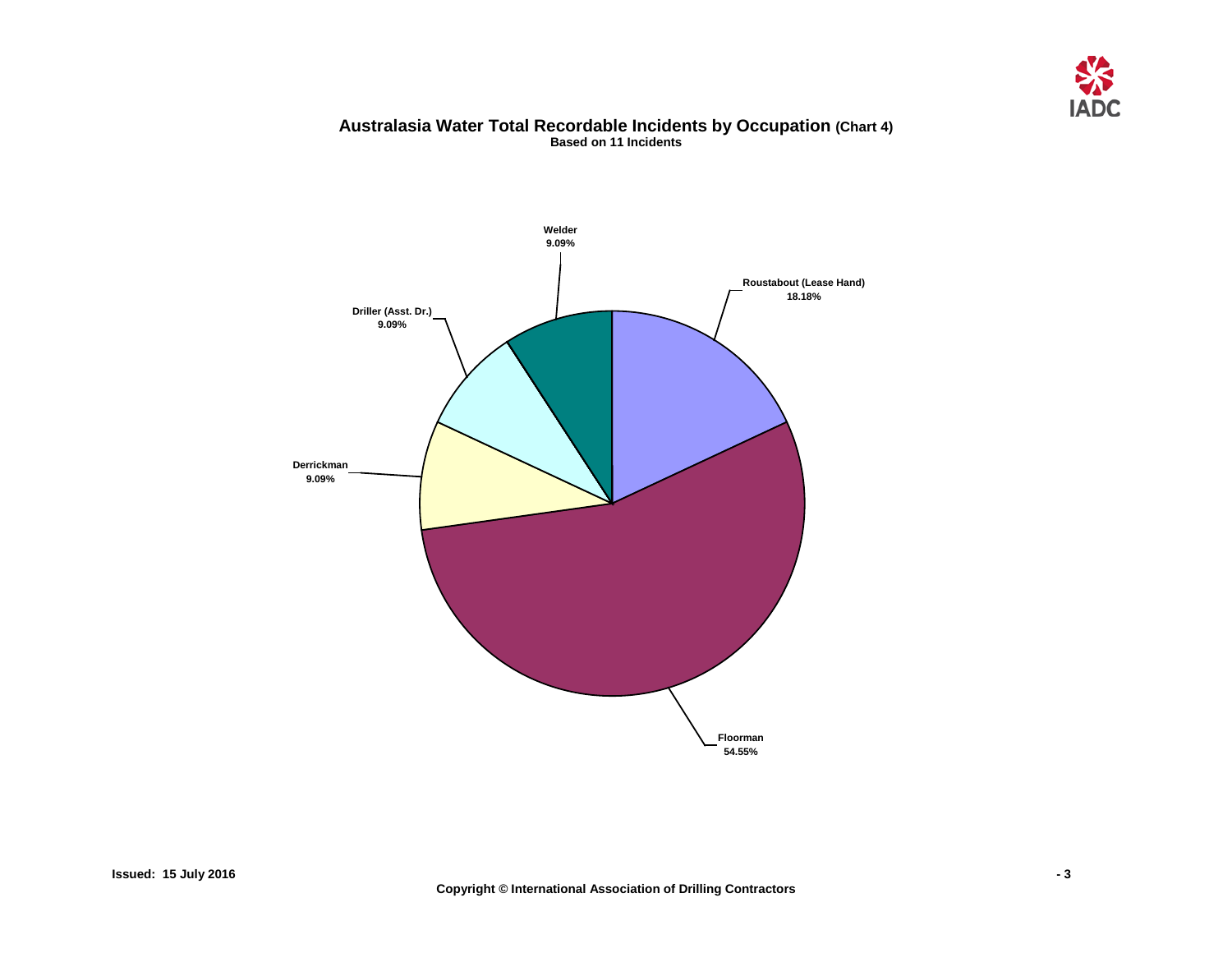

#### **Australasia Water Total Recordable Incidents by Body Part (Chart 6) Based on 10 Incidents**

<span id="page-5-0"></span>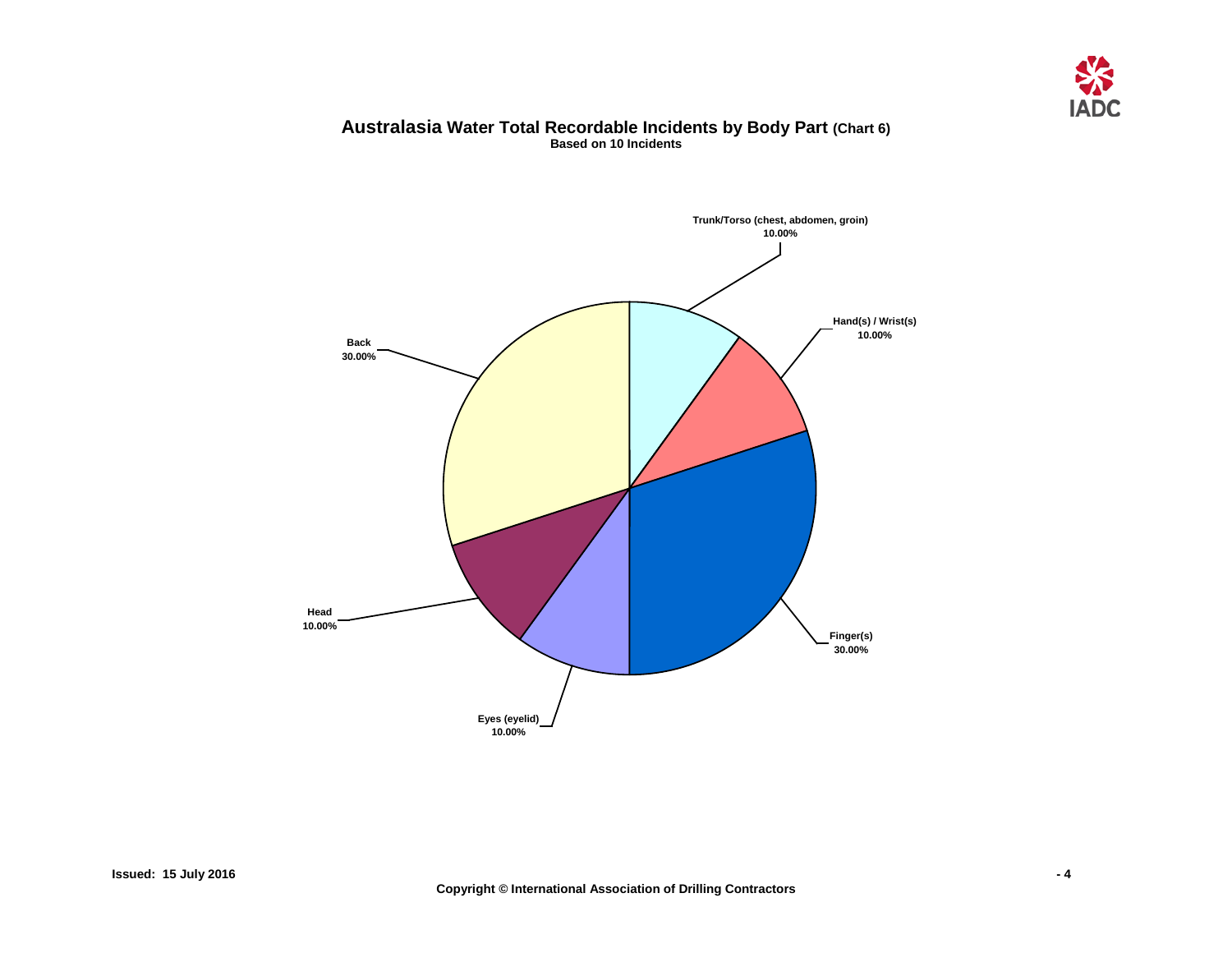

#### **Australasia Water Total Recordable Incidents by Incident Type (Chart 8) Based on 11 Incidents**

<span id="page-6-0"></span>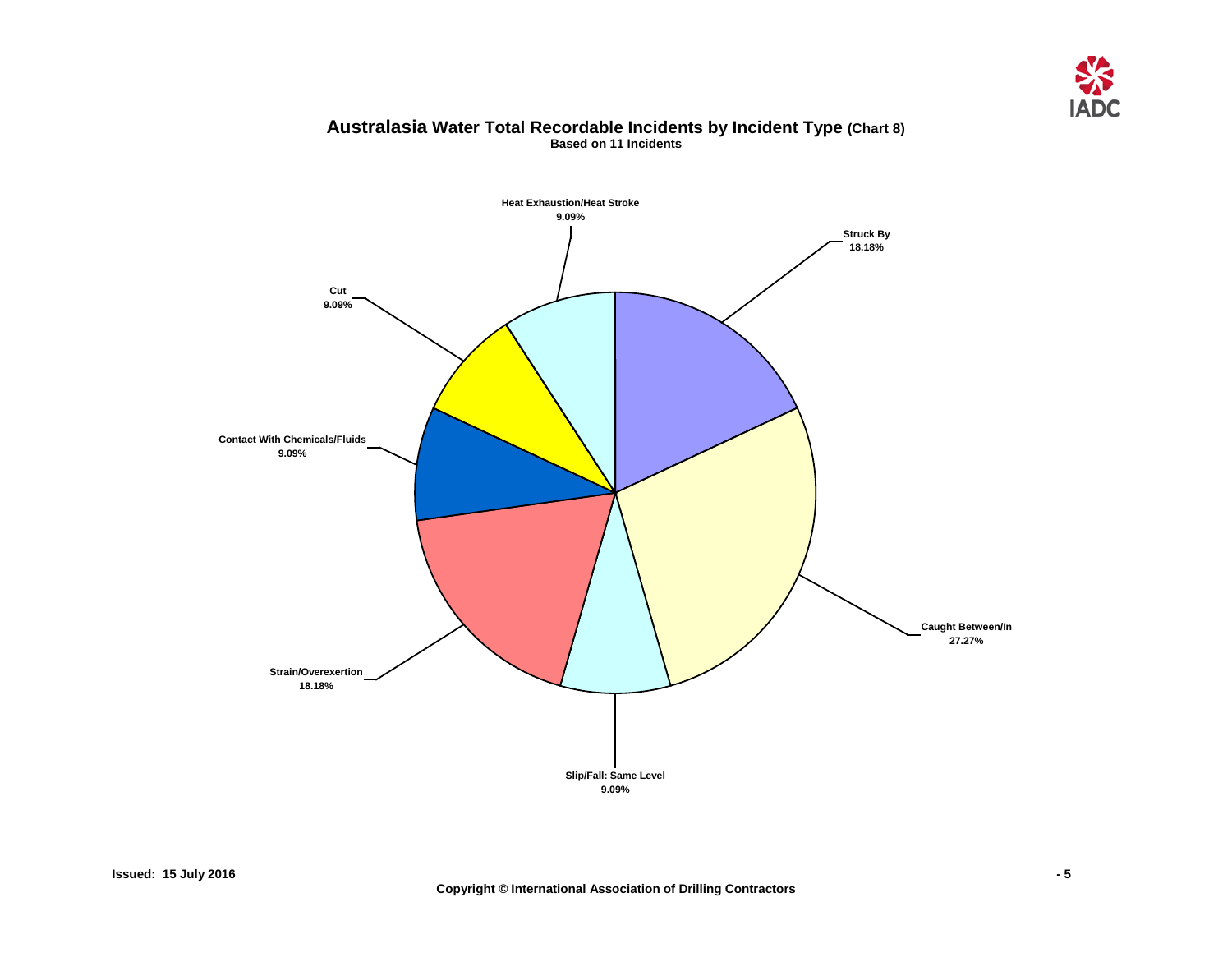

<span id="page-7-0"></span>

#### **Australasia Water Total Recordable Incidents by Equipment (Chart 10) Based on 11 Incidents**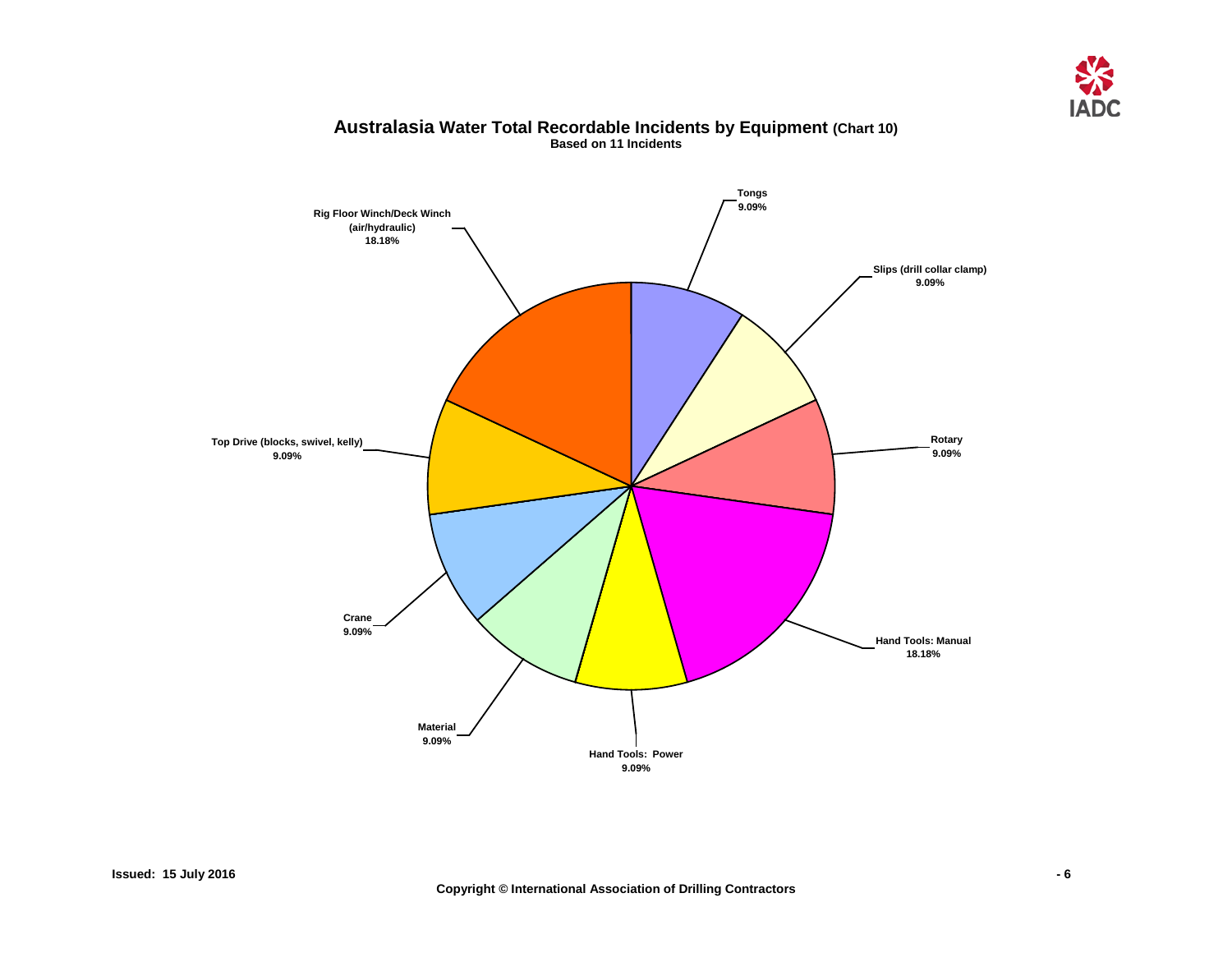

<span id="page-8-0"></span>

#### **Australasia Water Total Recordable Incidents by Operation (Chart 12) Based on 11 Incidents**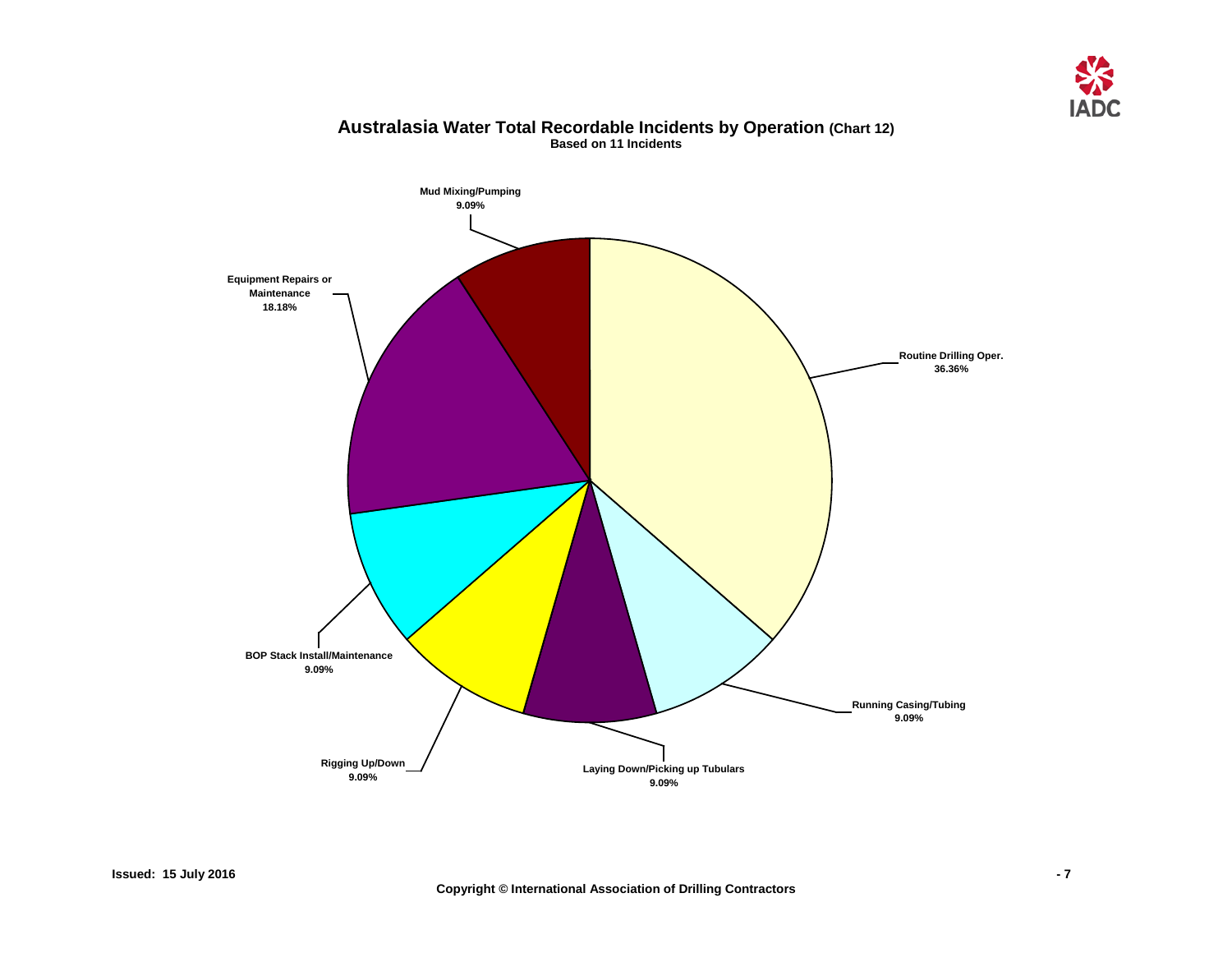

#### **Australasia Water Total Recordable Incidents by Location (Chart 14) Based on 10 Incidents**

<span id="page-9-0"></span>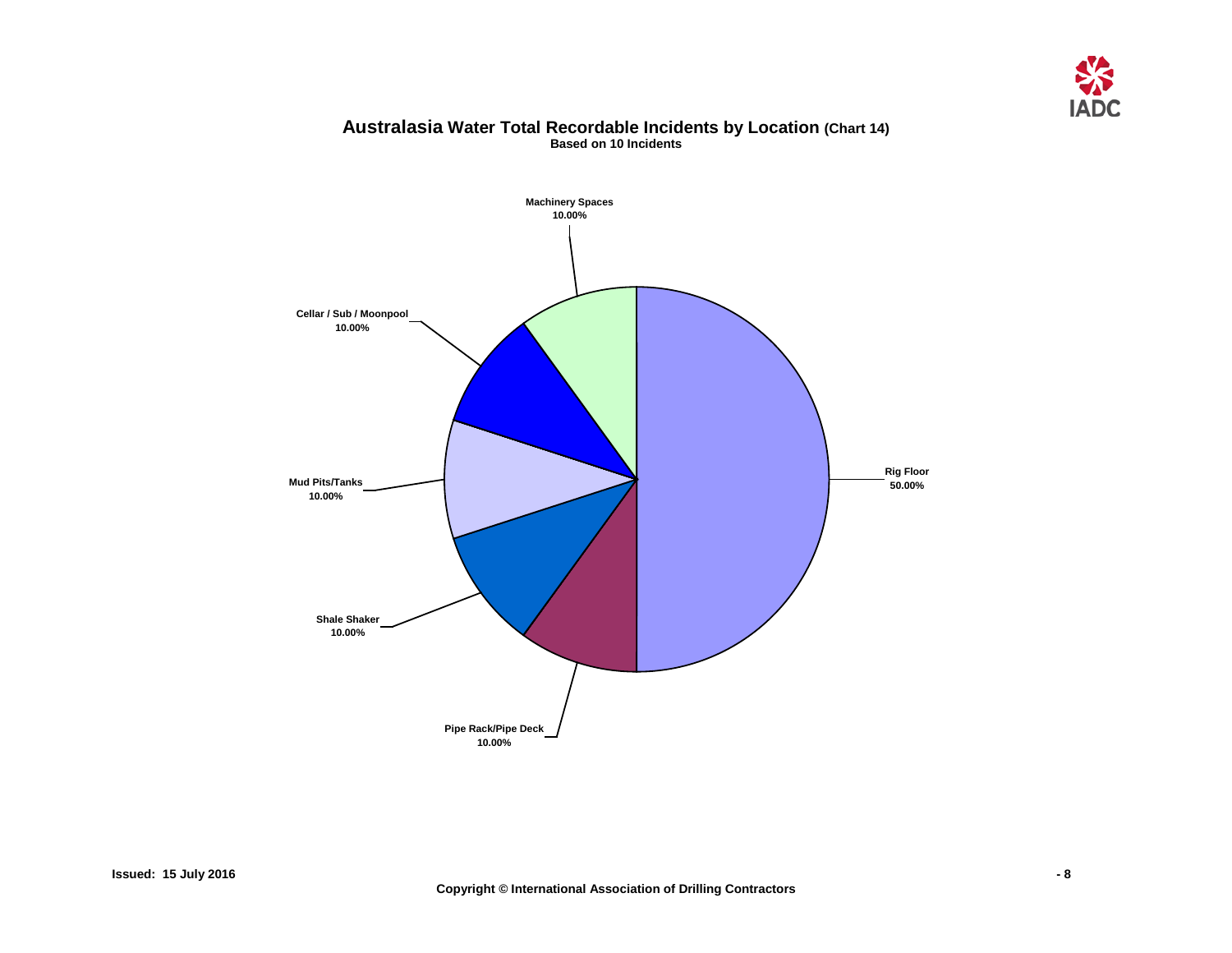

#### <span id="page-10-0"></span>**Australasia Water Total Recordable Incidents by Time in Service (Chart 16) Based on 11 Incidents**

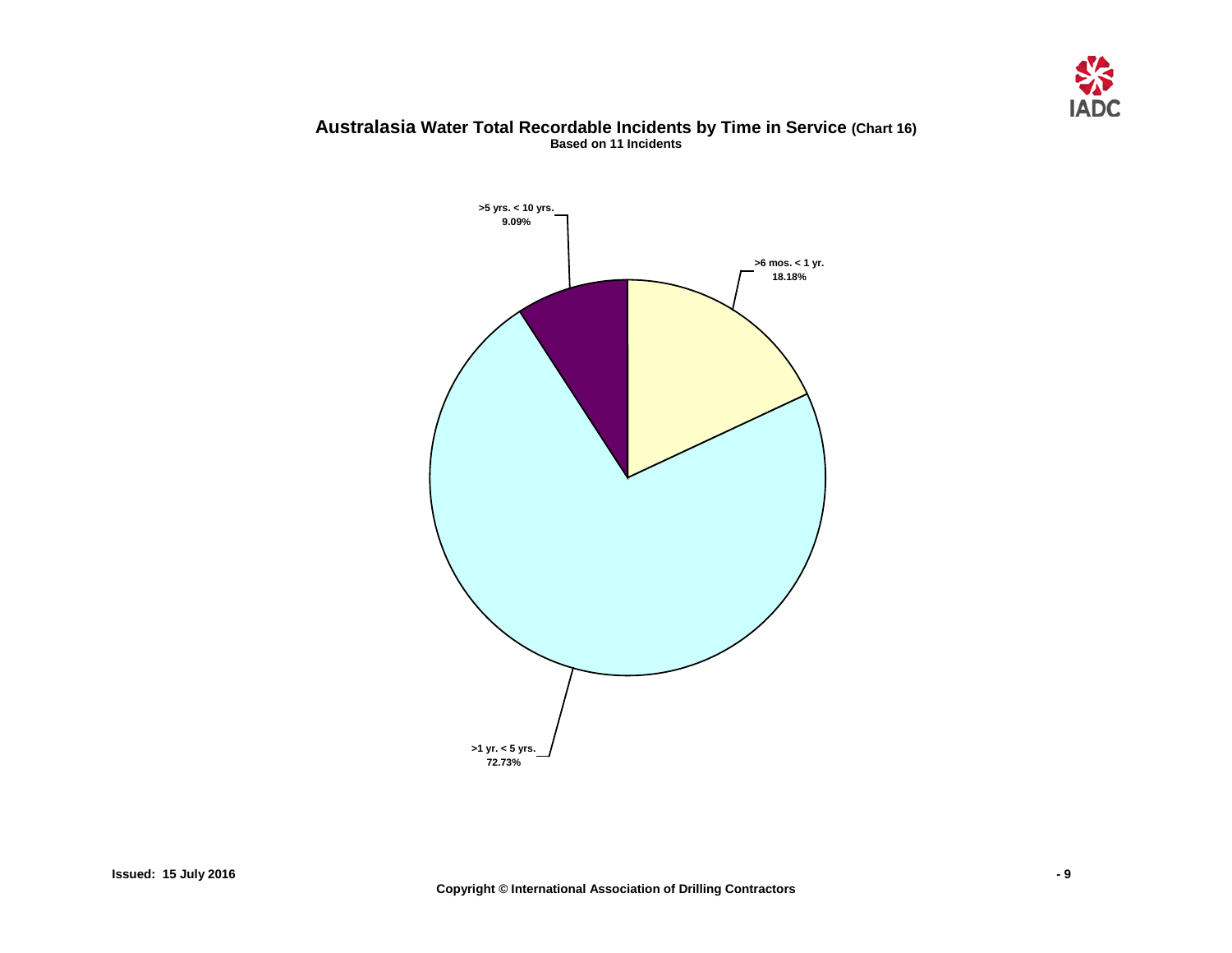

### <span id="page-11-0"></span>**12:00 18.18% 7:00 9.09% 6:00 9.09% 5:00 9.09% 23:00 9.09% 21:00 9.09% 13:00 9.09% 2:00 9.09% 16:00 9.09% 15:00 9.09%**

#### **Australasia Water Total Recordable Incidents by Time of Day (Chart 18) Based on 11 Incidents**